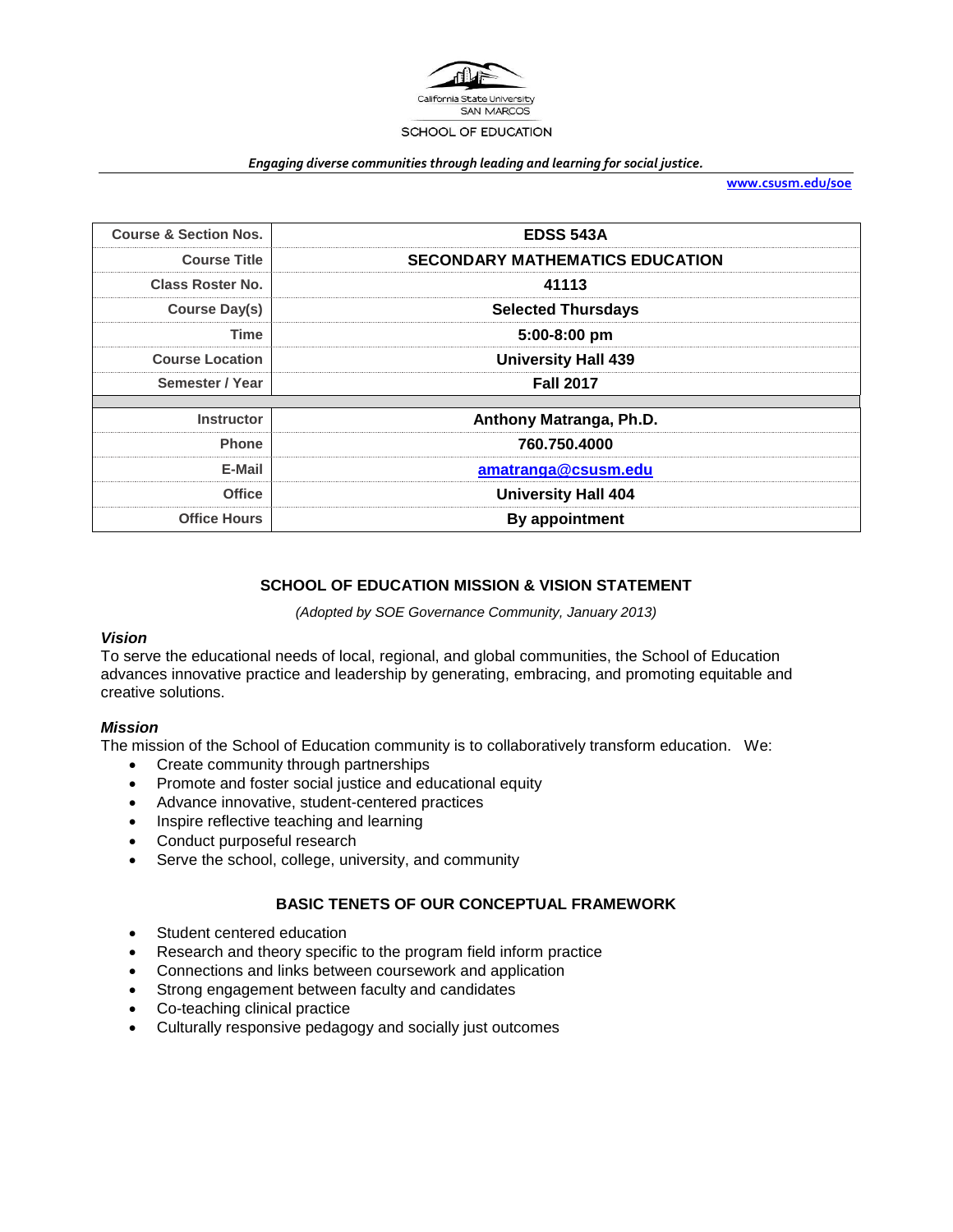# **TABLE OF CONTENTS**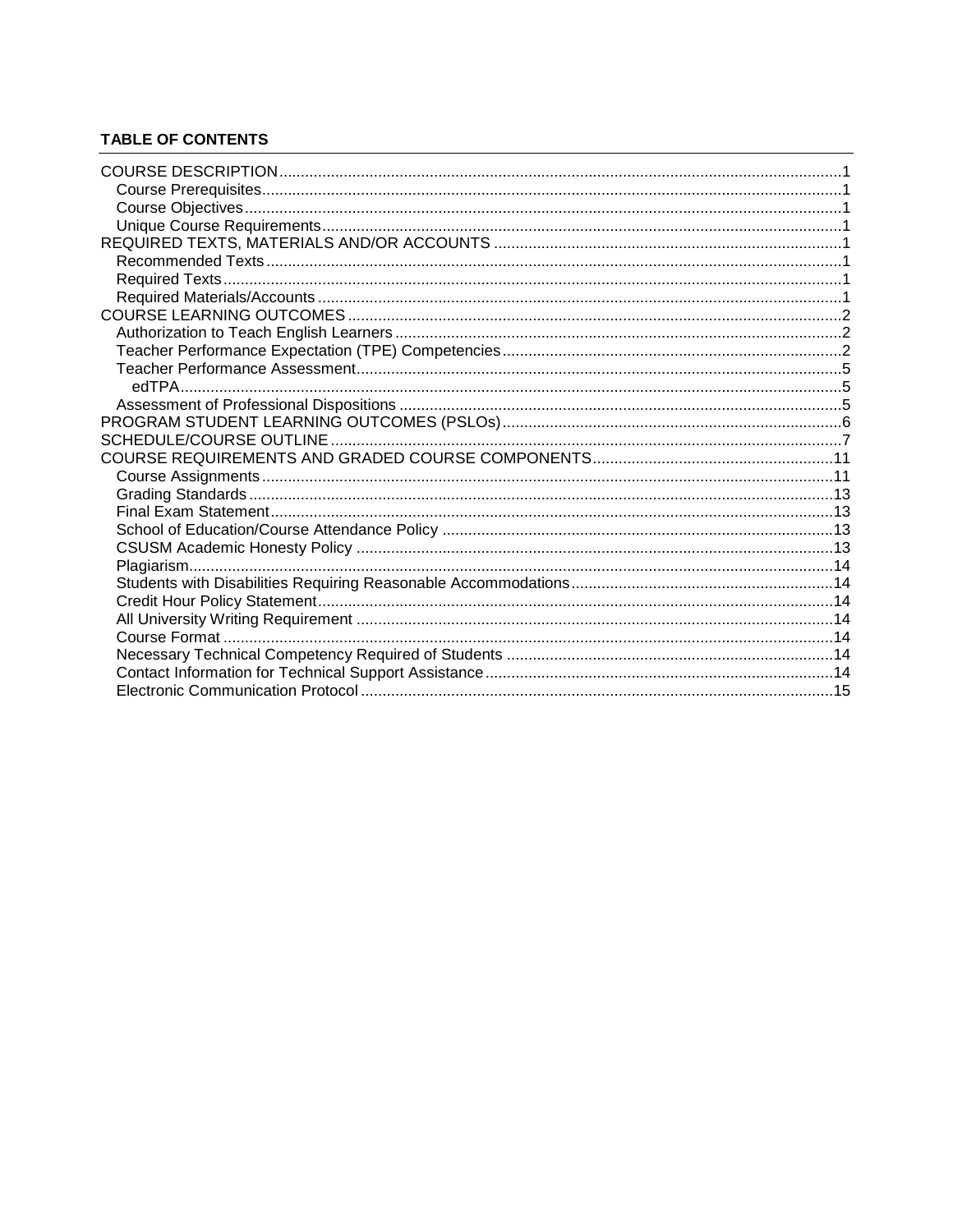## **COURSE DESCRIPTION**

<span id="page-2-0"></span>Focuses on developing an understanding of theory, methodology, and assessment of Mathematics in integrated and inclusive secondary classrooms: Part A.

## <span id="page-2-1"></span>**Course Prerequisites**

Admission to the Single Subject Program, EDUC 350, EDUC 364 & EDUC 422

## <span id="page-2-2"></span>**Course Objectives**

Upon successful completion of this course, students will (be able to):

- 1. Design and implement evidence-based pedagogy in ways in which make mathematics content accessible to all students. (TPE 4)
- 2. Assess students' mathematics understandings and plan future instructional tasks that support students in building on their current understandings. (TPE 5)

## <span id="page-2-3"></span>**Unique Course Requirements**

As part of this course, teacher candidates will be required to attend a symposium held on CSUSM campus. Please see the assignments section for additional details regarding this aspect of the course. In addition, teacher candidates will engage in online asynchronous collaborative around problem solving activities and collective reflection on classroom practice.

\*\*The meetings dates for this course will also be variable. We will meet on seven Thursdays during the term, one Wednesday, and one Saturday. Please be sure to review the schedule of meeting dates and let the instructor know of any conflicts within the first week of our first class (Thursday, August  $31^{st}$ ).

## **REQUIRED TEXTS, MATERIALS AND/OR ACCOUNTS**

## <span id="page-2-5"></span><span id="page-2-4"></span>**Recommended Texts**

Boaler, J. (2015). Mathematical mindsets: Unleashing students' potential through creative math, inspiring messages and innovative teaching, John Wiley & Sons.

Smith. M. & Stein, M (2011). 5 practices for orchestrating productive mathematics discussions. National Council of Teachers of Mathematics, Reston, VA: Thousand Oaks, CA.

## <span id="page-2-6"></span>**Required Texts**

There are no required texts for this class.

## <span id="page-2-7"></span>**Required Materials/Accounts**

1. Electronic readings will be provided on the EDSS 543A cougar course each week. [http://cc.csusm.edu](http://cc.csusm.edu/)

- 2. Single Subject Website <http://csusmsinglesubjectprogram.weebly.com/> and links provided on website.
- 3. Taskstream Account [http://www.taskstream.com](http://www.taskstream.com/)
- 4. edTPA Handbook available electronically through Taskstream account, \$300 for edTPA in Spring

5. PoW account available on the Math Forum's website for \$25. See below in the assignments section for additional details.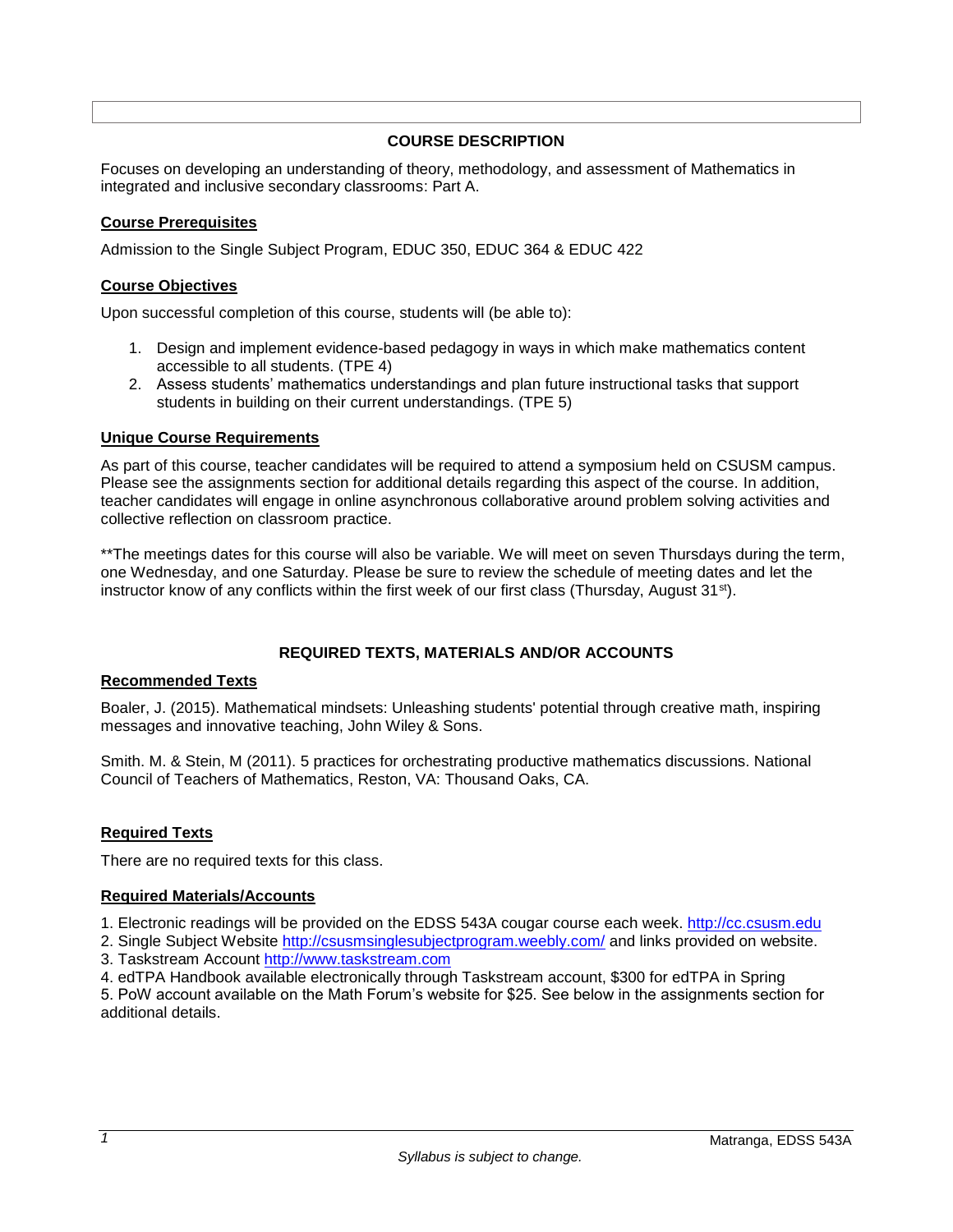# **COURSE LEARNING OUTCOMES**

<span id="page-3-0"></span>Upon successful completion of this course, students will (be able to):

- 1. Design and implement evidence-based pedagogy in ways in which make mathematics content accessible to all students. (TPE 4)
- 2. Assess students' mathematics understandings and develop questions/tasks that support students in further developing their mathematical thinking. (TPE 5)

## <span id="page-3-1"></span>**Authorization to Teach English Learners**

This credential program has been specifically designed to prepare teachers for the diversity of languages often encountered in California public school classrooms. The authorization to teach English learners is met through the infusion of content and experiences within the credential program, as well as additional coursework. Candidates successfully completing this program receive a credential with authorization to teach English learners. *(Approved by CCTC in SB 2042 Program Standards, August 02)*

## <span id="page-3-2"></span>**Teacher Performance Expectation (TPE) Competencies**

The course objectives, assignments, and assessments have been aligned with the CTC standards for (Single Subject, Multiple Subject, Special Education, etc.) Credential. This course is designed to help teachers seeking a California teaching credential to develop the skills, knowledge, and attitudes necessary to assist schools and district in implementing effective programs for all students. The successful candidate will be able to merge theory and practice in order to realize a comprehensive and extensive educational program for all students. You will be required to formally address the following TPEs in this course:

## **TPE 1. Engaging and Supporting All Students in Learning**

### **Addressed Primarily in ELD infused lesson design with reflection; Secondly in Online Problem-Solving Series**

- 1. Apply knowledge of students, including their prior experiences, interests, and social emotional learning needs, as well as their funds of knowledge and cultural, language, and socioeconomic backgrounds, to engage them in learning.
- 2. Maintain ongoing communication with students and families, including the use of technology to communicate with and support students and families, and to communicate achievement expectations and student progress.
- 3. Connect subject matter to real-life contexts and provide active learning experiences to engage student interest, support student motivation, and allow students to extend their learning.
- 4. Use a variety of developmentally and ability-appropriate instructional strategies, resources, and assistive technology, including principles of Universal Design of Learning (UDL) and Multi-Tiered System of Supports (MTSS) to support access to the curriculum for a wide range of learners within the general education classroom and environment.
- 5. Promote students' critical and creative thinking and analysis through activities that provide opportunities for inquiry, problem solving, responding to and framing meaningful questions, and reflection.
- 6. Provide a supportive learning environment for students' first and/or second language acquisition by using research-based instructional approaches, including focused English Language Development, Specially Designed Academic Instruction in English (SDAIE), scaffolding across content areas, and structured English immersion, and demonstrate an understanding of the difference among students whose only instructional need is to acquire Standard English proficiency, students who may have an identified disability affecting their ability to acquire Standard English proficiency, and students who may have both a need to acquire Standard English proficiency and an identified disability.
- 7. Provide students with opportunities to access the curriculum by incorporating the visual and performing arts, as appropriate to the content and context of learning.
- 8. Monitor student learning and adjust instruction while teaching so that students continue to be actively engaged in learning.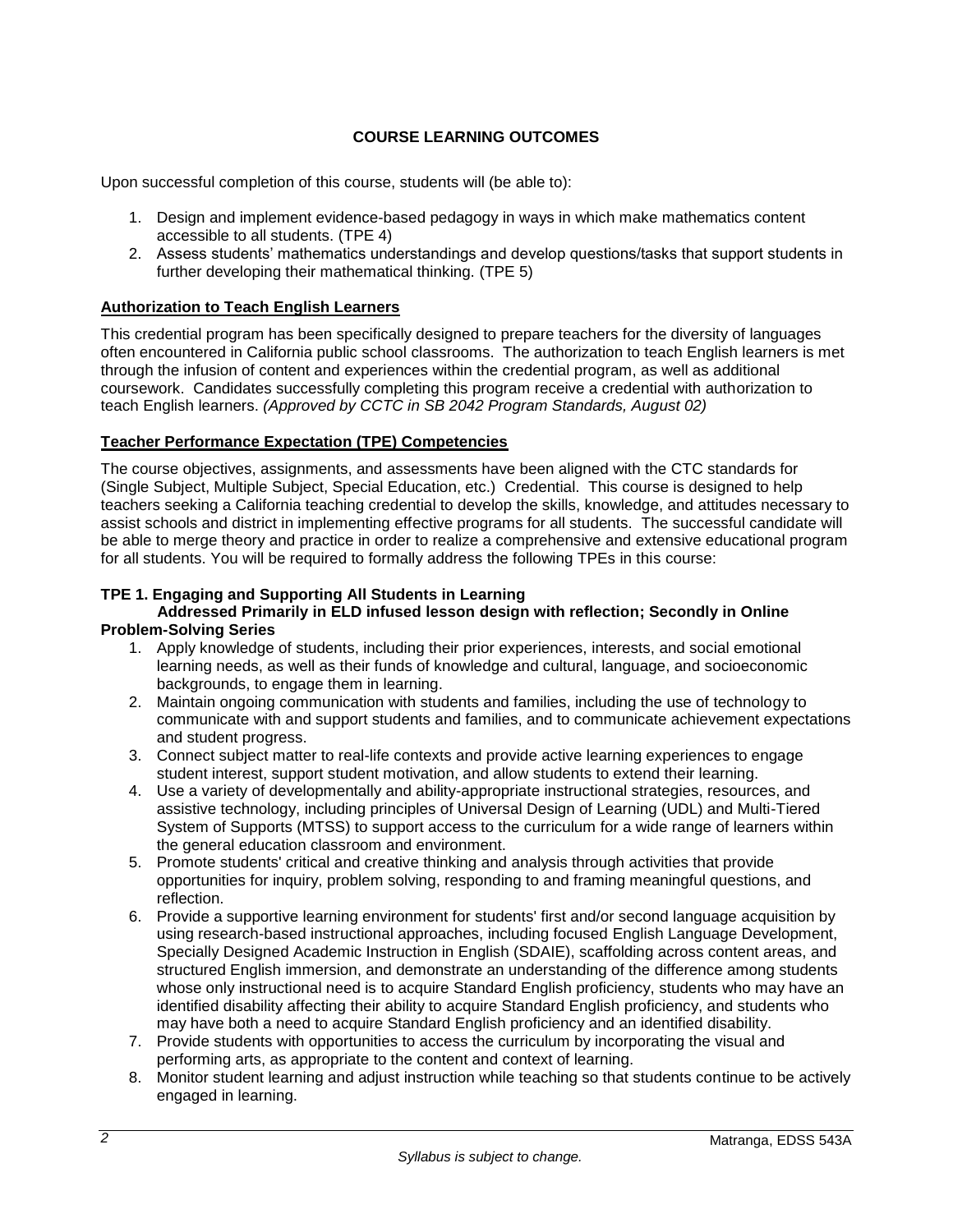## **TPE 2. Creating and Maintaining Effective Environments for Student Learning Addressed Primarily in Lesson Analysis; Secondly in Online Problem-Solving Series**

- 1. Promote students' social-emotional growth, development, and individual responsibility using positive interventions and supports, restorative justice, and conflict resolution practices to foster a caring community where each student is treated fairly and respectfully by adults and peers.
- 2. Create learning environments (i.e., traditional, blended, and online) that promote productive student learning, encourage positive interactions among students, reflect diversity and multiple perspectives, and are culturally responsive.
- 3. Establish, maintain, and monitor inclusive learning environments that are physically, mentally, intellectually, and emotionally healthy and safe to enable all students to learn, and recognize and appropriately address instances of intolerance and harassment among students, such as bullying, racism, and sexism.
- 4. Know how to access resources to support students, including those who have experienced trauma, homelessness, foster care, incarceration, and/or are medically fragile.
- 5. Maintain high expectations for learning with appropriate support for the full range of students in the classroom.
- 6. Establish and maintain clear expectations for positive classroom behavior and for student-to-student and student-to-teacher interactions by communicating classroom routines, procedures, and norms to students and families.

# **TPE 3: Understanding and Organizing Subject Matter for Student Learning**

- **Addressed Primarily in Lesson Analysis; Secondly in Online Problem-Solving Series**
- 1. Demonstrate knowledge of subject matter, including the adopted California State Standards and curriculum frameworks.
- 2. Use knowledge about students and learning goals to organize the curriculum to facilitate student understanding of subject matter, and make accommodations and/or modifications as needed to promote student access to the curriculum.
- 3. Plan, design, implement, and monitor instruction consistent with current subject-specific pedagogy in the content area(s) of instruction, and design and implement disciplinary and cross-disciplinary learning sequences, including integrating the visual and performing arts as applicable to the discipline.1
- 4. Individually and through consultation and collaboration with other educators and members of the larger school community, plan for effective subject matter instruction and use multiple means of representing, expressing, and engaging students to demonstrate their knowledge.
- 5. Adapt subject matter curriculum, organization, and planning to support the acquisition and use of academic language within learning activities to promote the subject matter knowledge of all students, including the full range of English learners, Standard English learners, students with disabilities, and students with other learning needs in the least restrictive environment.
- 6. Use and adapt resources, standards-aligned instructional materials, and a range of technology, including assistive technology, to facilitate students' equitable access to the curriculum.
- 7. Model and develop digital literacy by using technology to engage students and support their learning, and promote digital citizenship, including respecting copyright law, understanding fair use guidelines and the use of Creative Commons license, and maintaining Internet

# **TPE 4. Planning Instruction and Designing Learning Experiences for All Students**

## **Addressed Primarily in ELD Infused Lesson Design with Reflection; Secondly in Lesson Analysis**

- 1. Locate and apply information about students' current academic status, content- and standardsrelated learning needs and goals, assessment data, language proficiency status, and cultural background for both short-term and long-term instructional planning purposes.
- 2. Understand and apply knowledge of the range and characteristics of typical and atypical child development from birth through adolescence to help inform instructional planning and learning experiences for all students.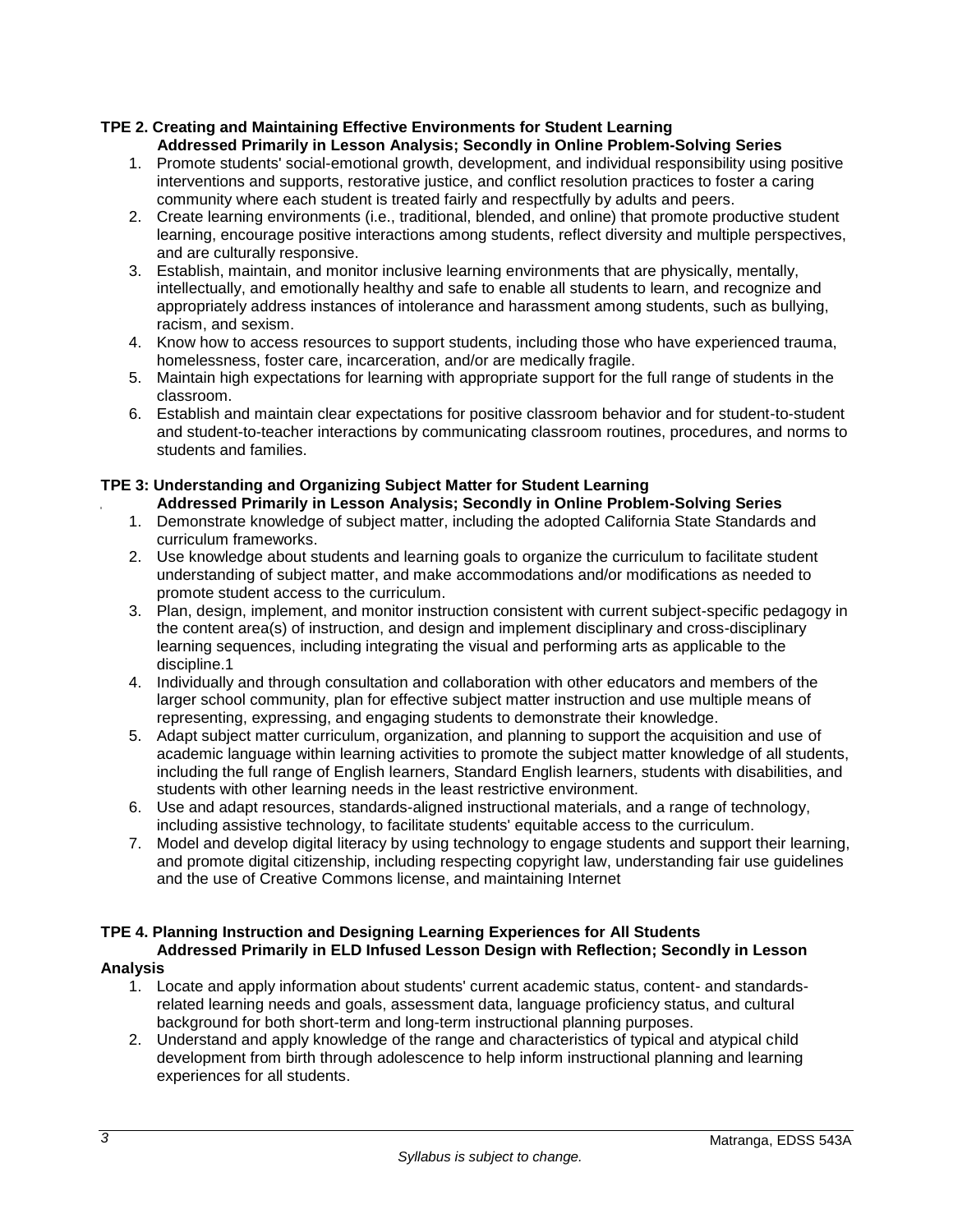- 3. Design and implement instruction and assessment that reflects the interconnectedness of academic content areas and related student skills development in literacy, mathematics, science, and other disciplines across the curriculum, as applicable to the subject area of instruction.
- 4. Plan, design, implement and monitor instruction, making effective use of instructional time to maximize learning opportunities and provide access to the curriculum for all students by removing barriers and providing access through instructional strategies that include: • appropriate use of instructional technology, including assistive technology; • applying principles of Universal Design for Learning (UDL) and Multi-Tier System Supports (MTSS); • use of developmentally, linguistically, and culturally appropriate learning activities, instructional materials, and resources for all students, including the full range of English learners; • appropriate modifications for students with disabilities in the general education classroom; • opportunities for students to support each other in learning; and • use of community resources and services as applicable.
- 5. Promote student success by providing opportunities for students to understand and advocate for strategies that meet their individual learning needs and assist students with specific learning needs to successfully participate in transition plans, e.g., Individual Education Plan (IEP), Individual Family Service Plan (IFSP), Individual Transition Plan (ITS), and 504 plans.
- 6. Access resources for planning and instruction, including the expertise of community and school colleagues through in-person or virtual collaboration, co-teaching, coaching, and/or networking.
- 7. Plan instruction that promotes a range of communication strategies and activity modes between teacher and student and among students that encourage student participation in learning.
- 8. Use digital tools and learning technologies across learning environments as appropriate to create new content and provide personalized and integrated technology-rich lessons to engage students in learning, promote digital literacy, and offer students multiple means to demonstrate their learning.

# **TPE 5. Assessing Student Learning**

# **Addressed Primarily in Rubric Design; Secondly in Online Problem-Solving Series**

- 1. Apply knowledge of the purposes, characteristics, and appropriate uses of different types of assessments (e.g., diagnostic, informal, formal, progress-monitoring, formative, summative, and performance) to design and administer classroom assessments, including use of scoring rubrics.
- 2. Collect and analyze assessment data from multiple measures and sources to plan and modify instruction and document students' learning over time.
- 3. Involve all students in self-assessment and reflection on their learning goals and progress and provide students with opportunities to revise or reframe their work based on assessment feedback.
- 4. Use technology as appropriate to support assessment administration, conduct data analysis, and communicate learning outcomes to students and families.
- 5. Use assessment information in a timely manner to assist students and families in understanding student progress in meeting learning goals.
- 6. Work with specialists to interpret assessment results from formative and summative assessments to distinguish between students whose first language is English, English learners, Standard English learners, and students with language or other disabilities.
- 7. Interpret English learners' assessment data to identify their level of academic proficiency in English as well as in their primary language, as applicable, and use this information in planning instruction.
- 8. Use assessment data, including information from students' Individual Education Plan (IEP), Individual Family Service Plan (IFSP), Individual Transition Plan (ITS), and 504 plans, to establish learning goals and to plan, differentiate, make accommodations and/or modify instruction.

## **TPE 6: Developing as a Professional Educator**

## **Addressed Primarily in Weekly Reflection and Online Discussion; Secondly in Virginia Hansen Symposium.**

- 1. Reflect on their own teaching practice and level of subject matter and pedagogical knowledge to plan and implement instruction that can improve student learning.
- 2. Recognize their own values and implicit and explicit biases, the ways in which these values and implicit and explicit biases may positively and negatively affect teaching and learning, and work to mitigate any negative impact on the teaching and learning of students. They exhibit positive dispositions of caring, support, acceptance, and fairness toward all students and families, as well as toward their colleagues.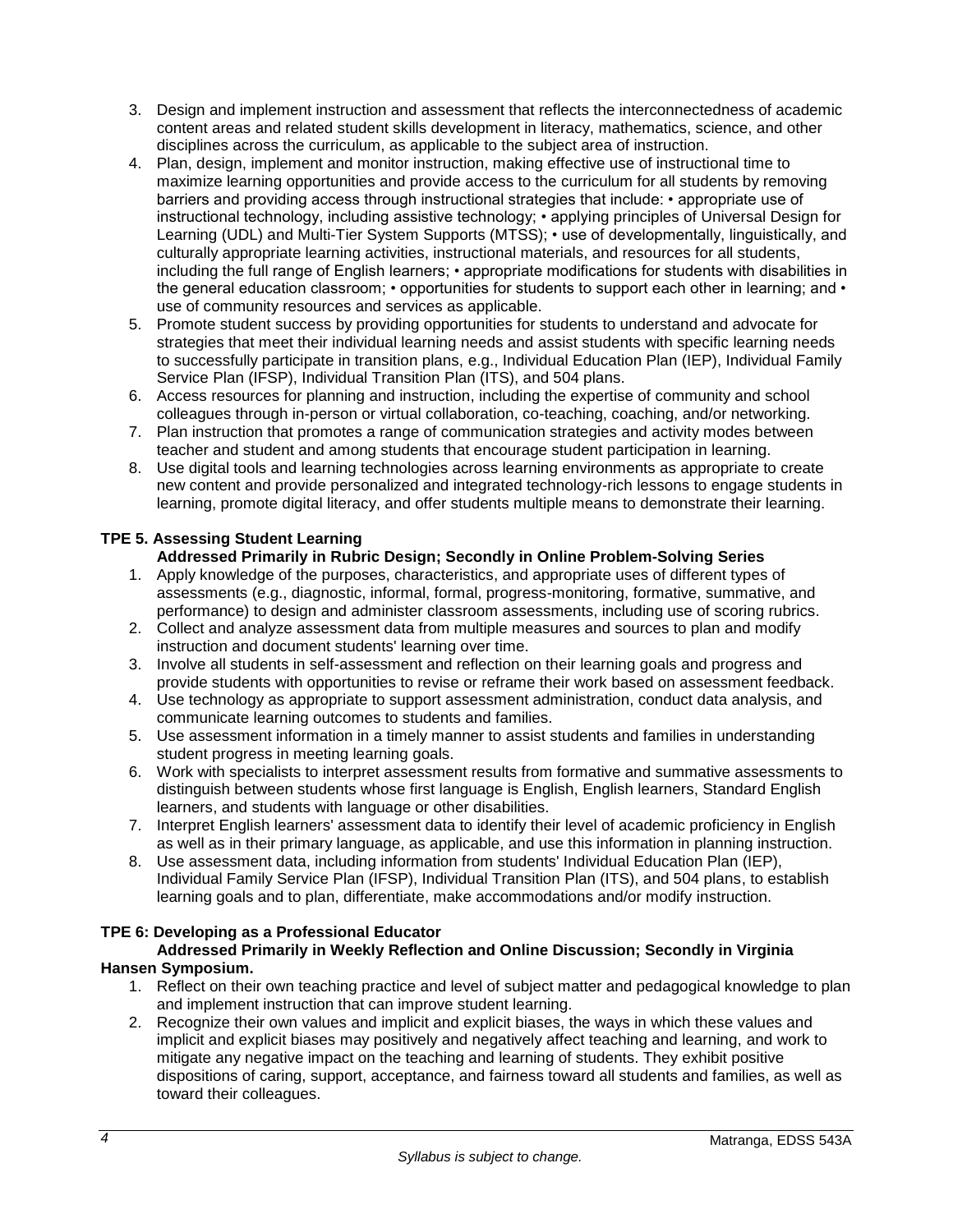- 3. Establish professional learning goals and make progress to improve their practice by routinely engaging in communication and inquiry with colleagues.
- 4. Demonstrate how and when to involve other adults and to communicate effectively with peers and colleagues, families, and members of the larger school community to support teacher and student learning.
- 5. Demonstrate professional responsibility for all aspects of student learning and classroom management, including responsibility for the learning outcomes of all students, along with appropriate concerns and policies regarding the privacy, health, and safety of students and families. Beginning teachers conduct themselves with integrity and model ethical conduct for themselves and others.
- 6. Understand and enact professional roles and responsibilities as mandated reporters and comply with all laws concerning professional responsibilities, professional conduct, and moral fitness, including the responsible use of social media and other digital platforms and
- 7. Critically analyze how the context, structure, and history of public education in California affects and influences state, district, and school governance as well as state and local education finance.

Beginning teachers engage students in the Standards for Mathematical Practice: 1) Make sense of problems and persevere in solving them; 2) Reason abstractly and quantitatively; 3) Construct viable arguments and critique the reasoning of others; 4) Model with mathematics; 5) Use appropriate tools strategically; 6) Attend to precision; 7) Look for and make use of structure; and 8) Look for and express regularity in repeated reasoning.

# <span id="page-6-0"></span>**Teacher Performance Assessment**

Beginning July 1, 2008 all California credential candidates must successfully complete a state-approved Teacher Performance Assessment (TPA), as part of the credential program of preparation. During the 2017- 18 academic year the CSUSM credential programs will use either the CalTPA (California Teacher Performance Assessment) or the edTPA (Educative Teacher Performance Assessment).

## <span id="page-6-1"></span>**edTPA**

Beginning in fall 2015, for newly entering initial candidates, the CSUSM assessment system is the edTPA. To assist with your successful completion of the edTPA, a capstone class is part of your curriculum. In this class edTPA related questions and logistical concerns are addressed. Additional support materials are available on the edTPA website: [http://www.edtpa.com/PageView.aspx?f=GEN\\_Candidates.html](http://www.edtpa.com/PageView.aspx?f=GEN_Candidates.html)

Additionally, to support your success in your credential program and with TPA, SOE classes use common pedagogical language, lesson plans (lesson designs), and unit plans (unit designs).

## <span id="page-6-2"></span>**Assessment of Professional Dispositions**

Assessing a candidate's dispositions within a professional preparation program is recognition that teaching and working with learners of all ages requires not only specific content knowledge and pedagogical skills, but also positive attitudes about multiple dimensions of the profession. The School of Education has identified six dispositions – social justice and equity, collaboration, critical thinking, professional ethics, reflective teaching and learning, and life-long learning—and developed an assessment rubric. For each dispositional element, there are three levels of performance - *unacceptable*, *initial target*, *meet target,* and *advanced target*. The description and rubric for the four levels of performance offer measurable behaviors and examples.

The assessment is designed to provide candidates with ongoing feedback for their growth in professional dispositions and includes a self-assessment by the candidate. The dispositions and rubric are presented, explained and assessed in one or more designated courses in each program as well as in clinical practice. Based upon assessment feedback candidates will compose a reflection that becomes part of the candidate's Teaching Performance Expectation portfolio. Candidates are expected to meet the level of *initial target* during the program.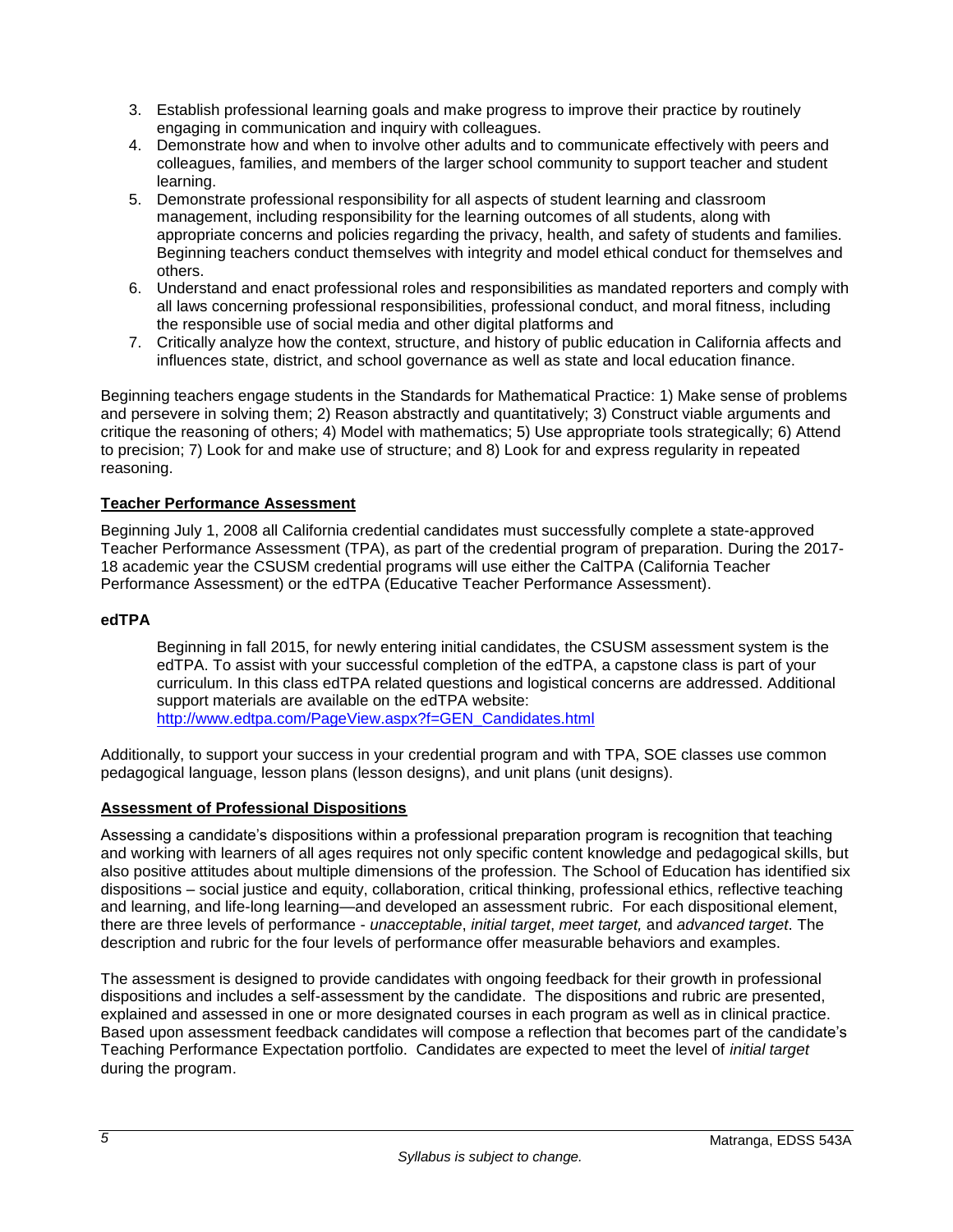# **PROGRAM STUDENT LEARNING OUTCOMES (PSLOs)**

<span id="page-7-0"></span>The PSLOs and the Course Learning Outcomes (p. 4) are based on the Teacher Performance Expectations:

TPE 1. Engaging and Supporting All Students in Learning

TPE 2. Creating and Maintaining Effective Environments for Student Learning

TPE 3. Understanding and Organizing Subject Matter for Student Learning

TPE 4. Planning Instruction and Designing Learning Experiences for All Students

TPE 5. Assessing Student Learning

TPE 6. Developing as a Professional Educator

TPEs in detail:<http://www.ctc.ca.gov/educator-prep/standards/adopted-TPEs-2016.pdf>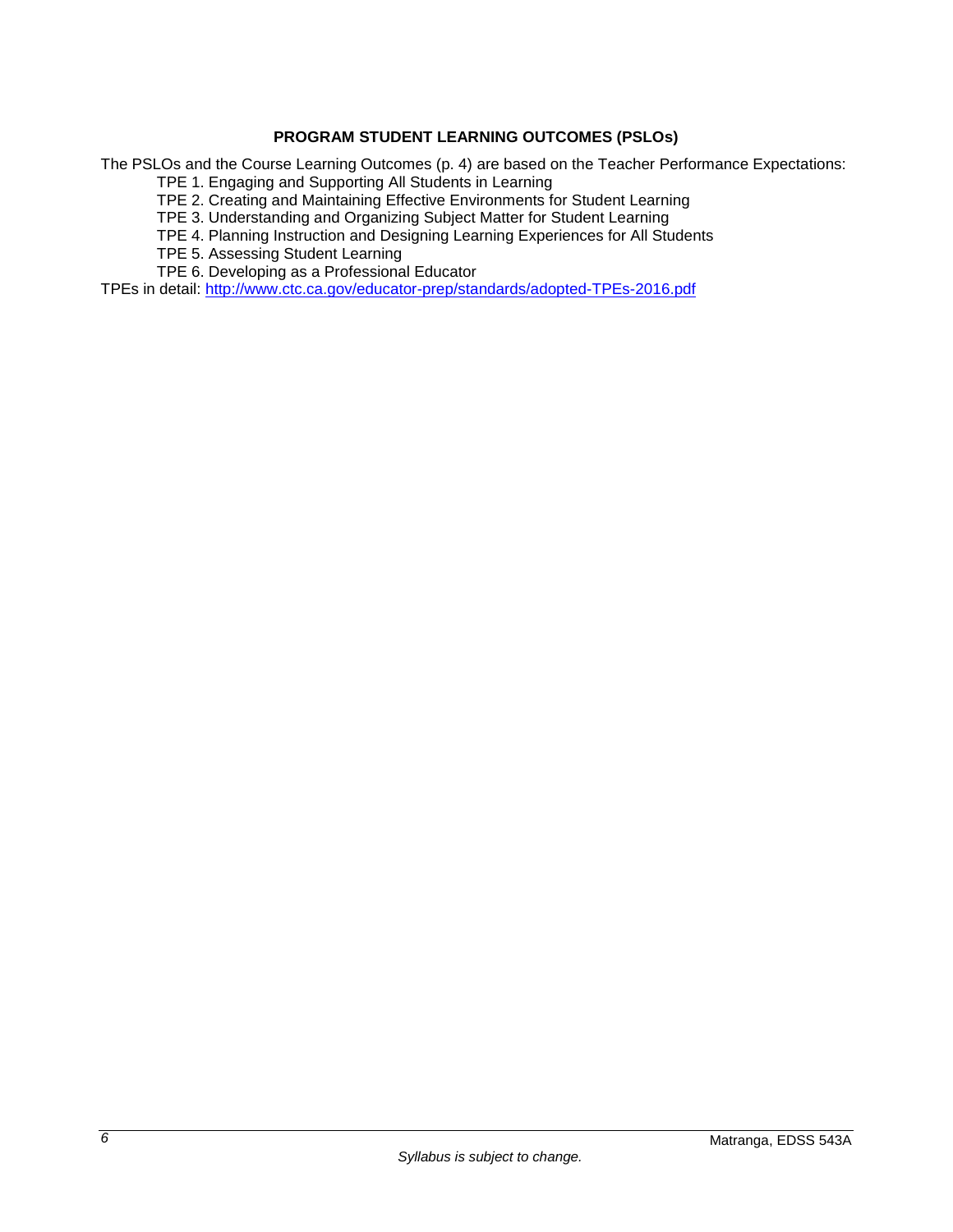<span id="page-8-0"></span>

| <b>Date</b>                                  | Topic*                                                                        | Assignment/Reading to be<br>completed BEFORE class session                                                                                                                                                                                                                                                                                                                                                                                                                                                                                                                                                                                                                                                | <b>Reflection prompt</b>                                                                                                                                                                                                                                                                                                                                                                                                                                                                                                                                                    |
|----------------------------------------------|-------------------------------------------------------------------------------|-----------------------------------------------------------------------------------------------------------------------------------------------------------------------------------------------------------------------------------------------------------------------------------------------------------------------------------------------------------------------------------------------------------------------------------------------------------------------------------------------------------------------------------------------------------------------------------------------------------------------------------------------------------------------------------------------------------|-----------------------------------------------------------------------------------------------------------------------------------------------------------------------------------------------------------------------------------------------------------------------------------------------------------------------------------------------------------------------------------------------------------------------------------------------------------------------------------------------------------------------------------------------------------------------------|
| Session 1<br>August 31<br>5:00-8:00          | Course introduction<br>Perceptions of<br>mathematics teaching and<br>learning | Read the TPEs and develop a<br>1.<br>bulleted list of at least one thing<br>you noticed and wondered from<br>each TPE standard.<br>Read NCTM Principles and<br>2.<br>standards:<br>https://www.nctm.org/<br>uploadedFiles/Standards<br>and_Positions/PSSM<br>ExecutiveSummary.pdf                                                                                                                                                                                                                                                                                                                                                                                                                         | Post a reflection to Edmodo<br>on your experience in the<br>math lesson during the first<br>day of our class. Please<br>include anything you<br>noticed/wondered about in<br>regard to<br>-what I (the instructor) did.<br>-your own learning<br>experiences.<br>-The components of the<br>lesson.<br>-How this experience related<br>to other experiences you<br>have had in math classes.<br>-How this experience relates<br>to the work you are doing in<br>your clinical practice.<br>-Anything else that struck<br>you as interesting that you<br>would like to share. |
| Session 2<br>September 14th<br>$5:00 - 8:00$ | Choosing/designing rich<br>mathematical tasks                                 | Read Stein, M. K., Smith, M. S.,<br>1.<br>Henningsen, M. A., & Silver, E.<br>(2000). Implementing<br>standards-based mathematics<br>instruction: A casebook for<br>professional development. New<br>York, NY: Teacher's College<br>Press. (Foreword, Introduction,<br>and Analyzing Mathematics<br>Tasks)<br>Read Chapter 5 in Boaler, J.<br>2.<br>(2015). Mathematical mindsets:<br>Unleashing students' potential<br>through creative math, inspiring<br>messages and innovative<br>teaching, John Wiley & Sons.<br>3. Read the CaCCSS-M, pp. ii-4,<br>57-60, & 122-144<br>Bring a mathematics task from<br>4.<br>a school math text book that<br>you are currently using in your<br>clinical practice. | Post a reflection that<br>includes a description of a<br>moment of student thinking<br>that you found interesting in<br>your clinical practice and<br>include reasoning for why<br>you thought the student<br>thinking was interesting.<br>Then discuss aspects of the<br>specific task the student was<br>working on that might have<br>contributed to making it<br>possible for the students'<br>mathematical thinking to<br>become public.                                                                                                                               |

# **SCHEDULE/COURSE OUTLINE**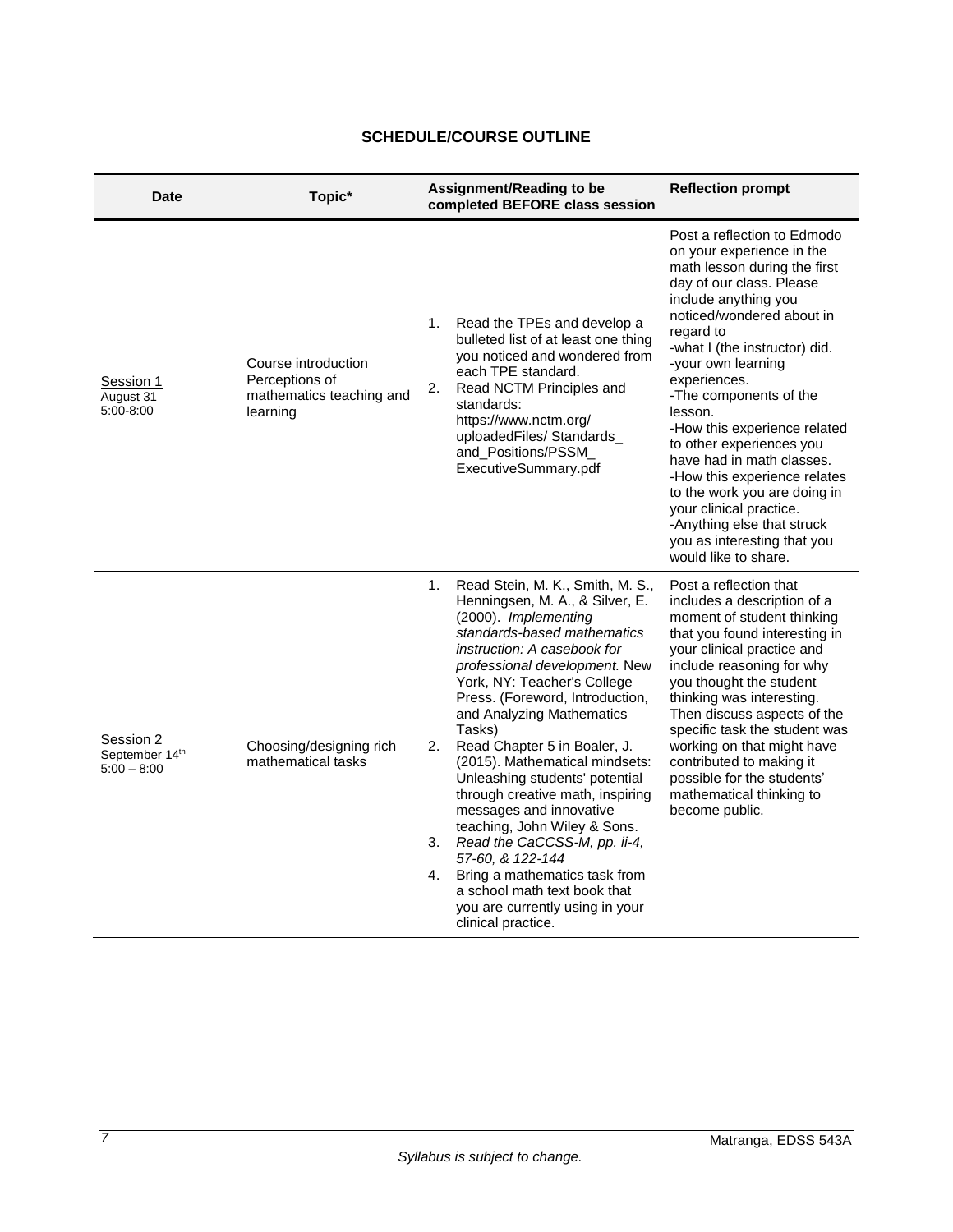| Session 3<br>September 21st<br>$5:00 - 8:00$  | Preparing for task<br>implementation:<br>anticipating student<br>thinking                                               | 1.<br>2.                   | Stein, M. K., et al. (2008).<br>"Orchestrating productive<br>mathematical discussions: Five<br>practices for helping teachers<br>move beyond show and tell."<br><b>Mathematical Thinking and</b><br>Learning 10(4): 313-340.<br>Read chapter 5 in: Smith. M. &<br>Stein, M (2011). 5 practices for<br>orchestrating productive<br>mathematics discussions.<br>Reston, VA : [Thousand Oaks,<br>CA] :National Council of<br>Teachers of Mathematics;<br>Corwin, | Reflect on a recent<br>mathematical task used in<br>your clinical practice.<br>Characterize the task<br>according to the Stein et al<br>framework and then talk<br>about what you noticed and<br>wondered about as the<br>students worked on the task.<br>You might focus on things<br>students did (e.g. their<br>mathematics work), things<br>students said (e.g. questions<br>they asked or interesting<br>ideas students had),<br>something you or your<br>cooperating teacher did (e.g.<br>asked certain types of<br>questions), or anything else<br>you found interesting that<br>you would like to share. |
|-----------------------------------------------|-------------------------------------------------------------------------------------------------------------------------|----------------------------|---------------------------------------------------------------------------------------------------------------------------------------------------------------------------------------------------------------------------------------------------------------------------------------------------------------------------------------------------------------------------------------------------------------------------------------------------------------|------------------------------------------------------------------------------------------------------------------------------------------------------------------------------------------------------------------------------------------------------------------------------------------------------------------------------------------------------------------------------------------------------------------------------------------------------------------------------------------------------------------------------------------------------------------------------------------------------------------|
| Session 4<br>October 12th<br>$5:00 - 8:00$    | Task Implementation<br>Orchestrating<br>$\bullet$<br>mathematical<br>discussions<br>Special<br>$\bullet$<br>populations | 1.<br>2.<br>3.<br>4.<br>5. | Stein, M. K., et al. (2008).<br>"Orchestrating productive<br>mathematical discussions: Five<br>practices for helping teachers<br>move beyond show and tell."<br>Mathematical Thinking and<br>Learning 10(4): 313-340.<br>Thompson, P.W. What makes a<br>conversation conceptual?<br>Jigsaw Representations:<br>Cleaves (2008).<br>Clay: How do I focus the<br>conversation on the<br>mathematics.<br>Virginia Hansen Symposium<br>reflection.                 | Reflect on the types of<br>questions you or your<br>cooperating teacher asked<br>students during a particular<br>lesson. Were they yes/no<br>questions? Did they "funnel"<br>the students to an answer?<br>Did they push students to<br>think more deeply about<br>important mathematics? Did<br>you notice any patterns in<br>the questions?                                                                                                                                                                                                                                                                    |
| <b>Session 5</b><br>October 25th<br>5:00-8:00 | Learning from student<br>work<br>Noticing and<br>$\bullet$<br>wondering<br>Sorting student<br>work                      | 1.<br>2.<br>3.             | Readings will be provided<br>during session 4.<br>Bring in sample student work<br>from your clinical practice<br><b>ELD Infused lesson design</b><br>and reflection                                                                                                                                                                                                                                                                                           | How did your/your<br>cooperating teacher promote<br>students in sharing their<br>thinking? What were<br>similarities or differences in<br>student thinking? What was<br>similar different in the<br>students' responses to<br>mathematical tasks?<br>If you could replay that<br>scenario, how would you<br>organize students sharing of<br>their work to the class<br>(include reasoning for why).                                                                                                                                                                                                              |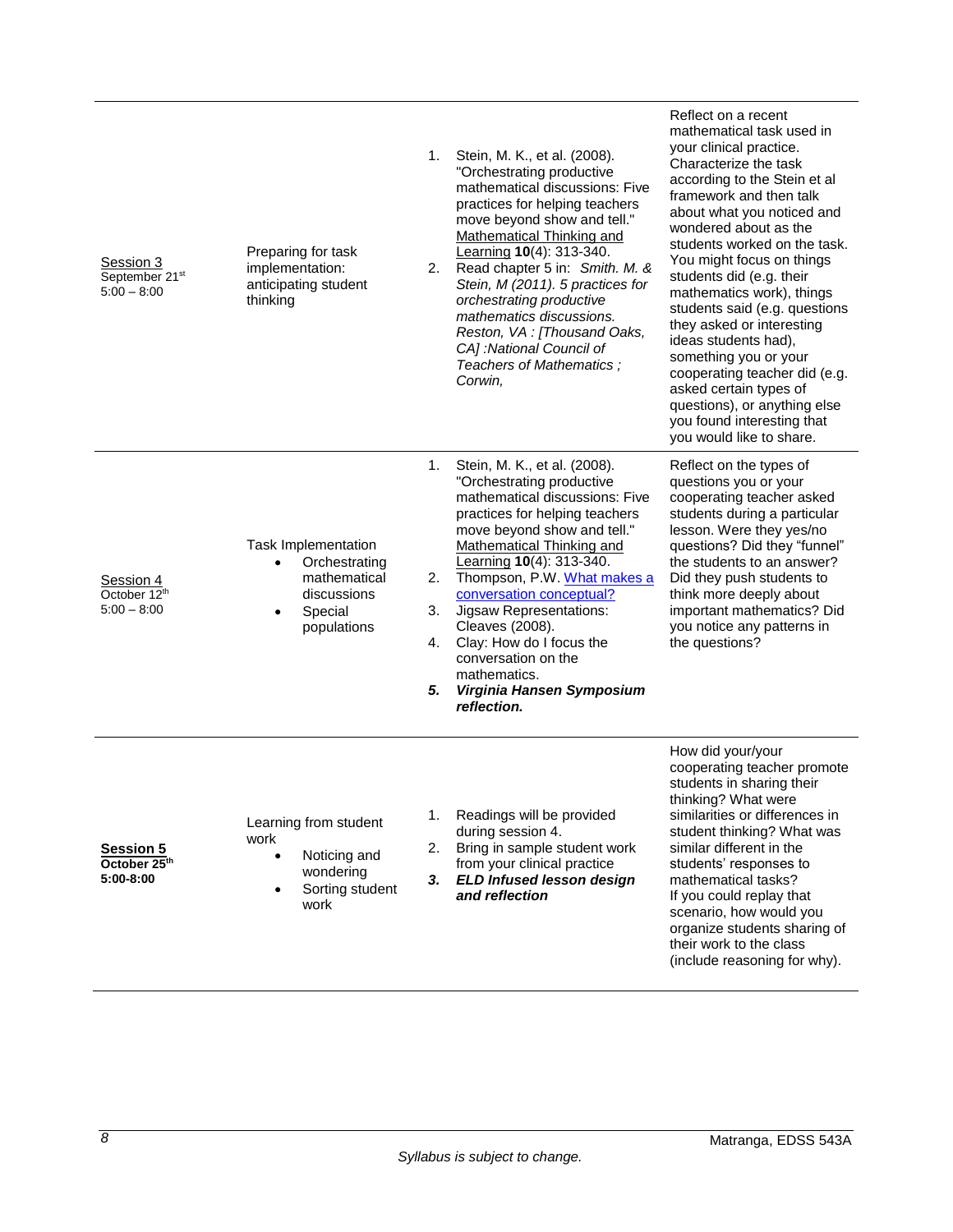| Session 6<br>November 2 <sup>nd</sup><br>5:00-8:00   | Assessment<br>Diagnostic<br>$\bullet$<br>Formative<br>$\bullet$<br>Summative<br>$\bullet$<br>Revision | 1.<br>2.             | Read an article about<br>assessment from this website:<br>http://www.ct4me.net/<br>assessment.htm<br>Find and read a research article<br>that discusses assessment. Be<br>prepared to discuss how you<br>could adapt the ideas discussed<br>in the article into your own<br>classroom practice.                                                       | Reflect upon your experience<br>of making sense of your<br>students' mathematical<br>thinking while students work<br>in groups. What are the<br>similarities differences<br>between the thinking of the<br>different groups? Did<br>students in the group share<br>their thinking with the class?<br>What did you notice about<br>how students in the class<br>responded when classmates<br>shared their thinking? What<br>were you or your cooperating<br>teacher doing to orchestrate<br>the discussion? |
|------------------------------------------------------|-------------------------------------------------------------------------------------------------------|----------------------|-------------------------------------------------------------------------------------------------------------------------------------------------------------------------------------------------------------------------------------------------------------------------------------------------------------------------------------------------------|------------------------------------------------------------------------------------------------------------------------------------------------------------------------------------------------------------------------------------------------------------------------------------------------------------------------------------------------------------------------------------------------------------------------------------------------------------------------------------------------------------|
| Session 7<br>November 16th<br>5:00-8:00              | Lesson Analysis part a<br>and b                                                                       | 1.<br>2.<br>3.<br>4. | Determine content standards<br>from CaCCSM that you would<br>like to design a lesson around.<br>Choose a rich mathematical<br>task that will address your<br>content standards.<br>Find a research article that<br>discusses students'<br>mathematical thinking in the<br>content area you have identified<br>for you lesson.<br><b>Rubric Design</b> | What did you notice about<br>your students' mathematical<br>thinking? Were there any<br>patterns in their thinking?<br>What did you wonder about<br>your students thinking? Did<br>you find yourself wondering<br>the same thing more than<br>once? How could you use<br>your noticing and wonderings<br>to adjust your teaching<br>during a particular lesson or<br>maybe for the following<br>lesson?                                                                                                    |
| Session 8/9<br>December 2 <sup>nd</sup><br>9:00-3:00 | Lesson analysis part c                                                                                | 2.                   | Readings will be provided<br>during session 7.<br>A lesson plan for the <i>lesson</i><br>analysis assignment.                                                                                                                                                                                                                                         | What did you notice about<br>your students' mathematical<br>thinking? Were there any<br>patterns in their thinking?<br>What did you wonder about<br>your students thinking? Did<br>you find yourself wondering<br>the same thing more than<br>once? How could you use<br>your noticing and wonderings<br>to adjust your teaching<br>during a particular lesson or<br>maybe for the following<br>lesson?                                                                                                    |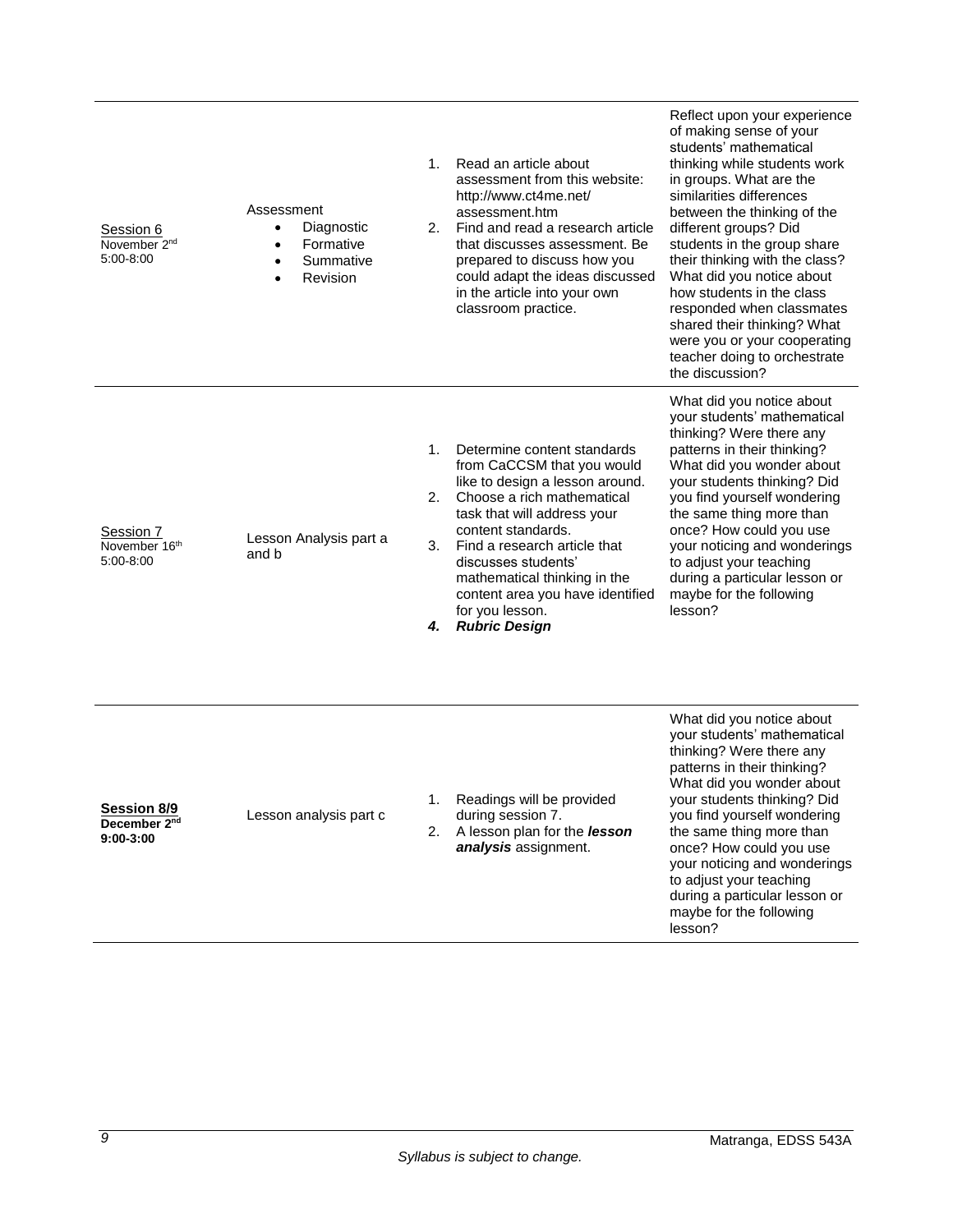Reflections on student teaching, online collaboration and classroom routines:

1. Readings will be provided during

session 8/9. 2. Lesson analysis part d.

- Starting class, - Ending Class
- Parents
- Homework - Homework
- **Parents**

What did you notice about your students' mathematical thinking? Was their any patterns in their thinking? What did you wonder about your students thinking? Did you find yourself wondering the same thing more than once? How could you use your noticing and wonderings to adjust your teaching during a particular lesson or maybe for the following lesson?

Session 10 December 7<sup>th</sup> 5:00-8:00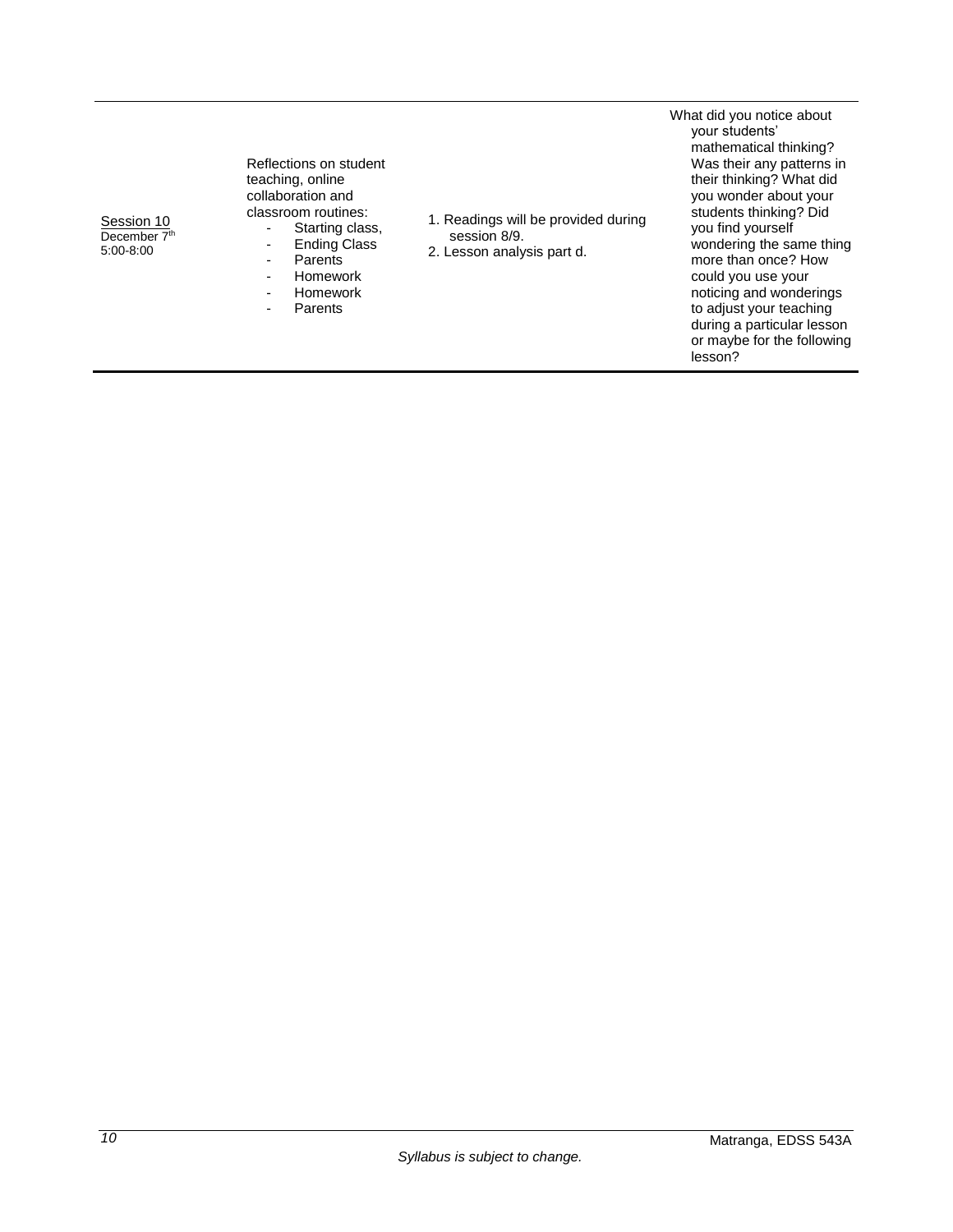## **COURSE REQUIREMENTS AND GRADED COURSE COMPONENTS**

## <span id="page-12-1"></span><span id="page-12-0"></span>**Course Assignments**

There are six graded assignments for EDSS 543. The total of the six assignments will be 100% of the student's grade for the course.

| ELD Infused Lesson Design with Reflection | 15%  |
|-------------------------------------------|------|
| Lesson Analysis                           | 30%  |
| <b>Online Problem-Solving Series</b>      | 15%  |
| Weekly Reflection and Online Discussion   | 15%  |
| Rubric Design                             | 10%  |
| Virginia Hansen Symposium                 | 15%  |
| <b>Total possible FOR EDSS 543A</b>       | 100% |

*1. ELD Infused Lesson Design with Reflection* - In this assignment, you will design a content lesson that is based on a California State Standards and is differentiated for English Learners so as to ensure that your English Learner students have access to the core curriculum. You will determine a tool to measure growth, implement the lesson and reflect upon the work of your students. (The lesson is not limited to one class, it may span over a week.)

*2*. *Lesson Analysis* – You will develop a lesson based with the intent of gaining a deeper understanding of student thinking. In this lesson, you will have the opportunity to address the needs of ELL and Special Ed students in a cooperative learning environment. The sequence of the assignment will go as follows:

a. I will teach a mathematics lesson to our class and then we will reflect upon and discuss the lesson.

b. You will co-plan a lesson with me and you peers.

- c. You will teach the lesson to our class while being videotaped.
- d. You will write up a reflection on the lesson and then revise the lesson plan.

*3. Weekly Reflections And Online Discussion -* Regular reflection on your teaching and student learning is a critical part of being a good mathematics teacher. In order to promote reflective practice and collective analysis of mathematics teaching and learning, you will be required each week to post one reflection to the course discussion board where you describe one situation that corresponds to the topic in which we discussed that week in class. The reflection will be due each **Wednesday night before we have a scheduled class**. You will post your reflection to the class I created in Edmodo (a free educational technology for collaboration and building online communities of learners). Please try to keep your reflection to no more than one paged typed in a word document. You will also be required to respond to **at least two**  of your peers' post by the following Sunday night. Just to be clear, if an initial post is due September 6<sup>th</sup>, the responses to your classmates' posts will be due September 10<sup>th</sup>.

*4. Online Problem-Solving Series* – I strongly believe that to be a good mathematics teacher you should be regularly doing mathematics. In particular, as a math teacher it is important to work on challenging problems that push you to engage in mathematical practices and develop content knowledge through building connections, identifying patterns, developing algorithms and generalizing your understandings. This provides you with opportunities to put yourself in your students' shoes and think like a learner. Therefore, as part of this course there will be an online problem-solving series, where you work on open-ended mathematics problems, post your solutions online and then provide your colleagues feedback with a software environment we have been designing and researching for the last 4+ years.

In order to work on the problems, you will have to purchase a PoW membership from the Math Forum. The Math Forum is an online community for mathematics education as well as a website that has resources and services for mathematics teachers (I encourage you to explore their website!). The service we will be using is called the Problem of the Week service (POWs).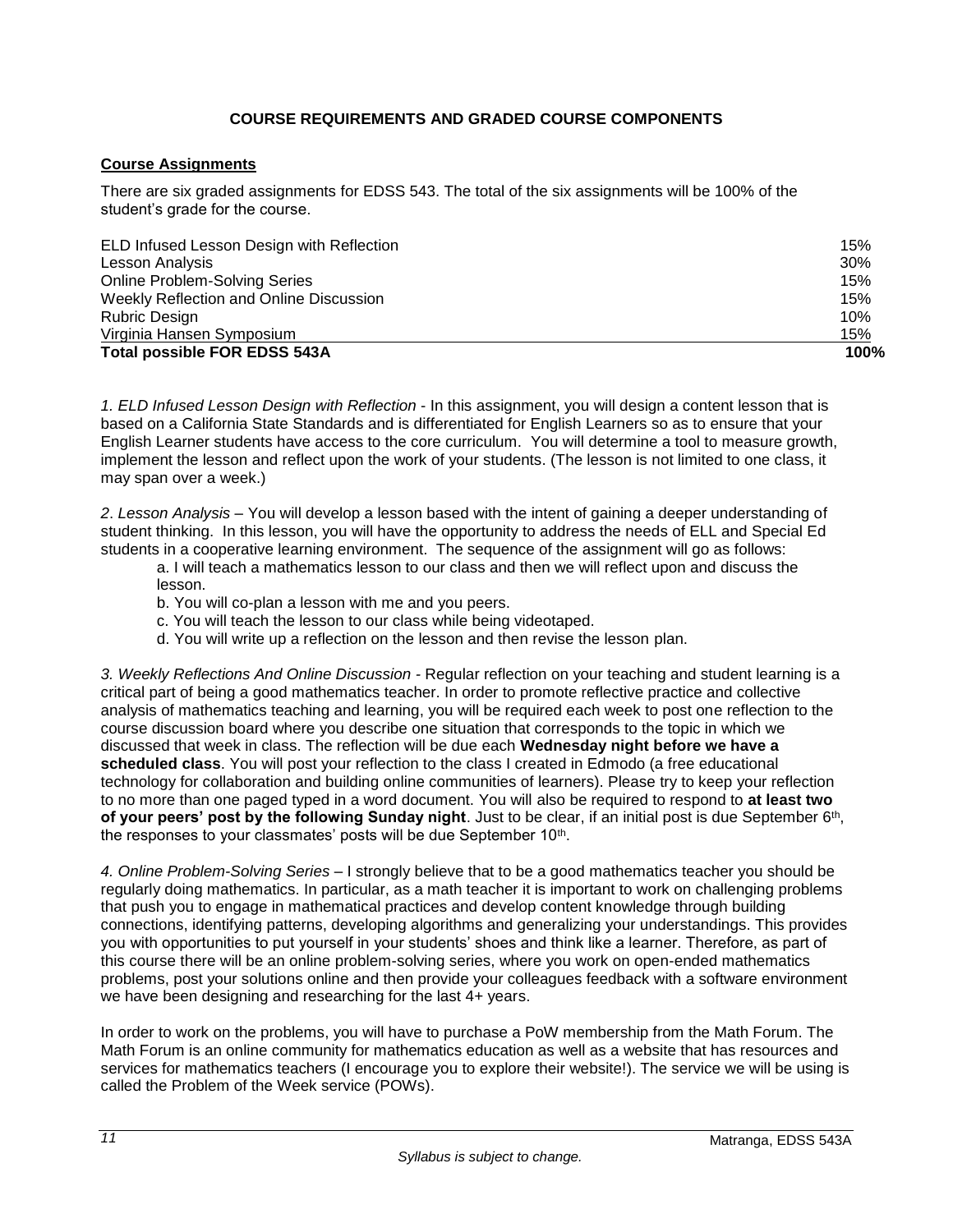To purchase a membership, go to [http://mathforum.org](http://mathforum.org/) and then select the "Buy Now" link in the middle of the page under the heading Problems of the Week. The next screen shows available products. We will be using the "Current PoW" membership (which is \$25) so select the orange box that says **Teacher** under the Current Pow heading. In the following screens complete your purchase.

See below for a breakdown of the assignments:

| <b>Week</b>    | <b>Assignment</b>                                             | Due date             | <b>Points</b> |
|----------------|---------------------------------------------------------------|----------------------|---------------|
| 1              | Solve Problem 1 and submit your solution to                   | Beginning of week 2  | 10            |
|                | the PoW system                                                |                      |               |
| 2              | Use the EnCoMPASS Environment to provide                      | Beginning of week 3  | 10            |
|                | feedback to two of your peers' work                           |                      |               |
| 3              | Use the folder feature to categorize your                     | Beginning of week 4  | 10            |
|                | colleagues' work according to the strategy                    |                      |               |
|                | they used to solve as well as any other                       |                      |               |
|                | patterns you noticed.                                         |                      |               |
| 4              | Reflect and discuss in class                                  |                      |               |
| 5              | Solve Problem 2 and submit your solution to<br>the PoW system | Beginning of week 6  | 10            |
| 6              | Use the EnCoMPASS Environment to provide                      | Beginning of week 7  | 10            |
|                | feedback to two of your peers' work                           |                      |               |
| $\overline{7}$ | Use the folder feature to categorize your                     | Beginning of week 8  | 10            |
|                | colleagues' work according to the strategy                    |                      |               |
|                | they used to solve as well as any other                       |                      |               |
|                | patterns you noticed.                                         |                      |               |
| 8              | Reflect and discuss in class                                  |                      |               |
| 9              | Solve Problem 3 and submit your solution to                   | Beginning of week 10 | 10            |
|                | the PoW system                                                |                      |               |
| 10             | Use the EnCoMPASS Environment to provide                      | Beginning of week 11 | 10            |
|                | feedback to two of your peers' work                           |                      |               |
| 11             | Use the folder feature to categorize your                     | Beginning of week 12 | 10            |
|                | colleagues' work according to the strategy                    |                      |               |
|                | they used to solve as well as any other                       |                      |               |
|                | patterns you noticed.                                         |                      |               |
| 12             | Reflect and discuss in class                                  |                      |               |
| 13             | Solve Problem 4 and submit your solution to                   | Beginning of week 14 | 10            |
| 14             | the PoW system<br>Use the EnCoMPASS Environment to provide    | Beginning of week 15 | 10            |
|                | feedback to two of your peers' work                           |                      |               |
| 15             | Use the folder feature to categorize your                     | Beginning of week 16 | 10            |
|                | colleagues' work according to the strategy                    |                      |               |
|                | they used to solve as well as any other                       |                      |               |
|                | patterns you noticed.                                         |                      |               |

NOTE: The online problem-solving work will be only graded on whether or not the work was completed. You will NOT be graded on the correctness of your work. Rather, the purpose is to develop a community that engages and enjoys doping math together.

5. Rubric Design – This assignment will include identifying a mathematical standard from CaCCSM, developing a task that would likely elicit student thinking around the content standard and then develop a rubric that you could use to assess the extent to which students are proficient in the particular content standard.

6. Attend the *Virginia Hansen Symposium* on October 7th. While there are a range of topics, this year the focus is mathematics. This year's topics feature 5 experts in the areas of Hands On Geometry Instruction, Native American Culture and culturally appropriate teaching practices, Creating Community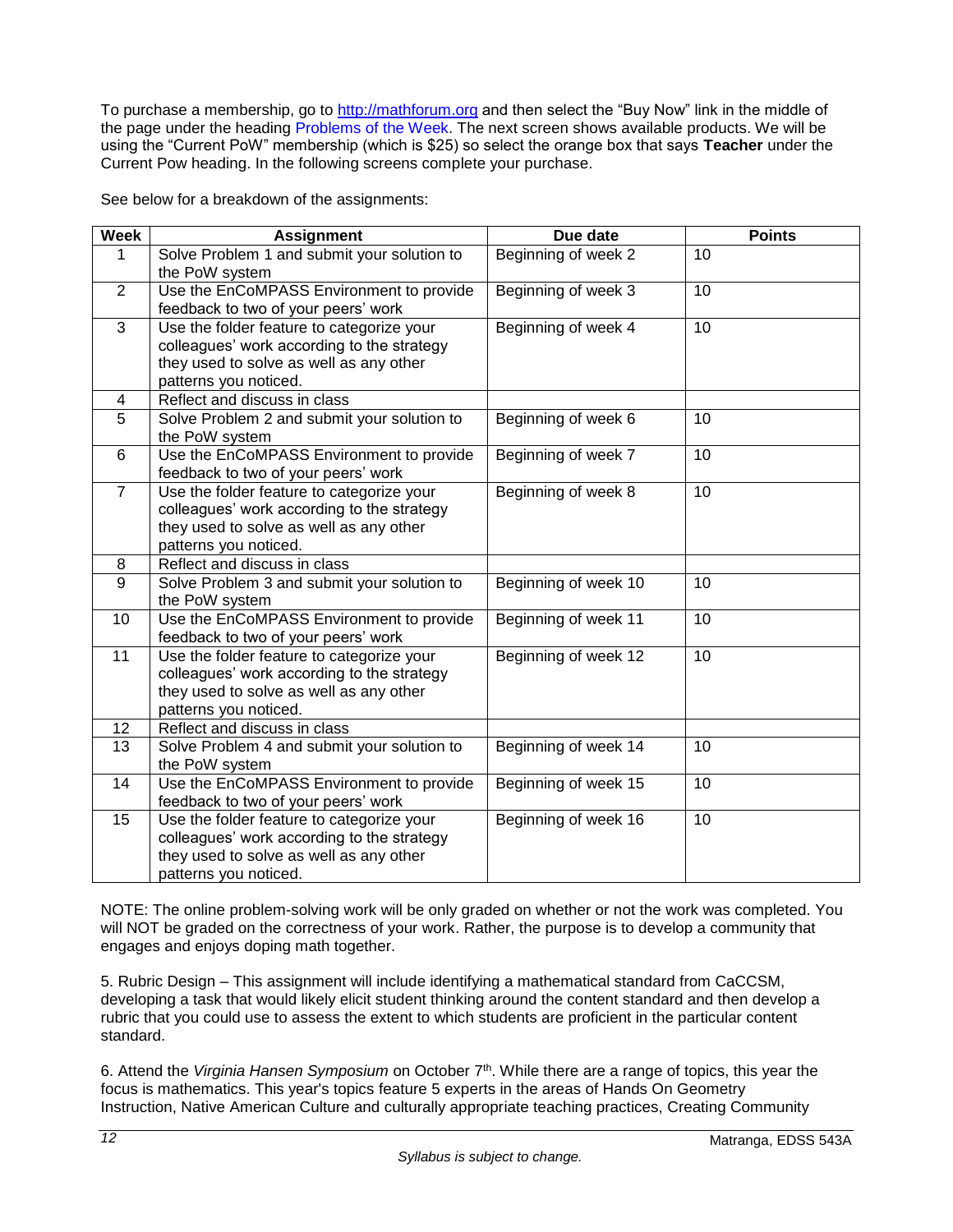through Movement, Design Thinking applied to Literacy Instruction, and Coding in the Classroom for Teachers.

 $\rightarrow$  Prior to attending the symposium, you will be required to develop three "research question" that will guide your thinking while attending sessions at the symposium. You are encouraged to link these questions to current issues in your own classroom (such as those that you are documenting in the Weekly Reflection). Following the symposium, you will write a one page reflection for each of the questions you generated, which outlines what you learned from the symposium that could help you *develop as a professional educator.*

# <span id="page-14-0"></span>**Grading Standards**

Below is the total number of points that each assignment is worth.

| ELD Infused Lesson Design with Reflection | 100 points                                       |
|-------------------------------------------|--------------------------------------------------|
| Lesson Analysis                           | 100 points                                       |
| <b>Online Problem-Solving Series</b>      | 120 points (see above for point distribution)    |
| Weekly Reflection and Online Discussion   | 100 points (5 points for each reflection and 2.5 |
|                                           | points for each required peer response.          |
| <b>Rubric Design</b>                      | 100 points                                       |
| Virginia Hansen Symposium                 | 100 points (120 points (see above for point      |
|                                           | distribution                                     |

# <span id="page-14-1"></span>**Final Exam Statement**

There will be no final exam.

## <span id="page-14-2"></span>**School of Education/Course Attendance Policy**

Due to the dynamic and interactive nature of courses in the School of Education, all candidates (course participants) are expected to attend all classes and participate actively. At a minimum, candidates (course participants) must attend more than 80% of class time, or s/he may not receive a passing grade for the course at the discretion of the instructor. Individual instructors may adopt more stringent attendance requirements. Should the candidate (course participants) have extenuating circumstances, s/he should contact the instructor as soon as possible. *(Adopted by the COE Governance Community, December, 1997).*

Singe Subject Courses: Attendance and promptness reflect the professional dispositional behaviors required and expected in the teaching profession. A minimum grade of C+ is required in all credential courses to earn the single subject credential. Absences and late arrivals/early departures will affect the final grade. *Teacher candidates may have one absence with no penalty.* **Second absence will result in a decrease of half**letter arade (5%). Third absence will result in a decrease of a letter grade or more, a Statement of Concern and possible failure of class. Second tardy or early departure will receive a warning. **Third tardy or early departure will result in a decrease of a half-letter grade (5%) and a Statement of Concern.** Statement of Concern will require the candidate to write an action plan to resolve the issue. A total of three Statements of Concern on this and/or other issues combined warrant exit from the program.

No credit will be given if you miss an in-class assignment or required presentation. If extenuating circumstances occur, the teacher candidate should contact the instructor as soon as possible to make appropriate arrangements.

## <span id="page-14-3"></span>**CSUSM Academic Honesty Policy**

Students will be expected to adhere to standards of academic honesty and integrity, as outlined in the Student Academic Honesty Policy. All assignments must be original work, clear and error-free. All ideas/material that are borrowed from other sources must have appropriate references to the original sources. Any quoted material should give credit to the source and be punctuated accordingly.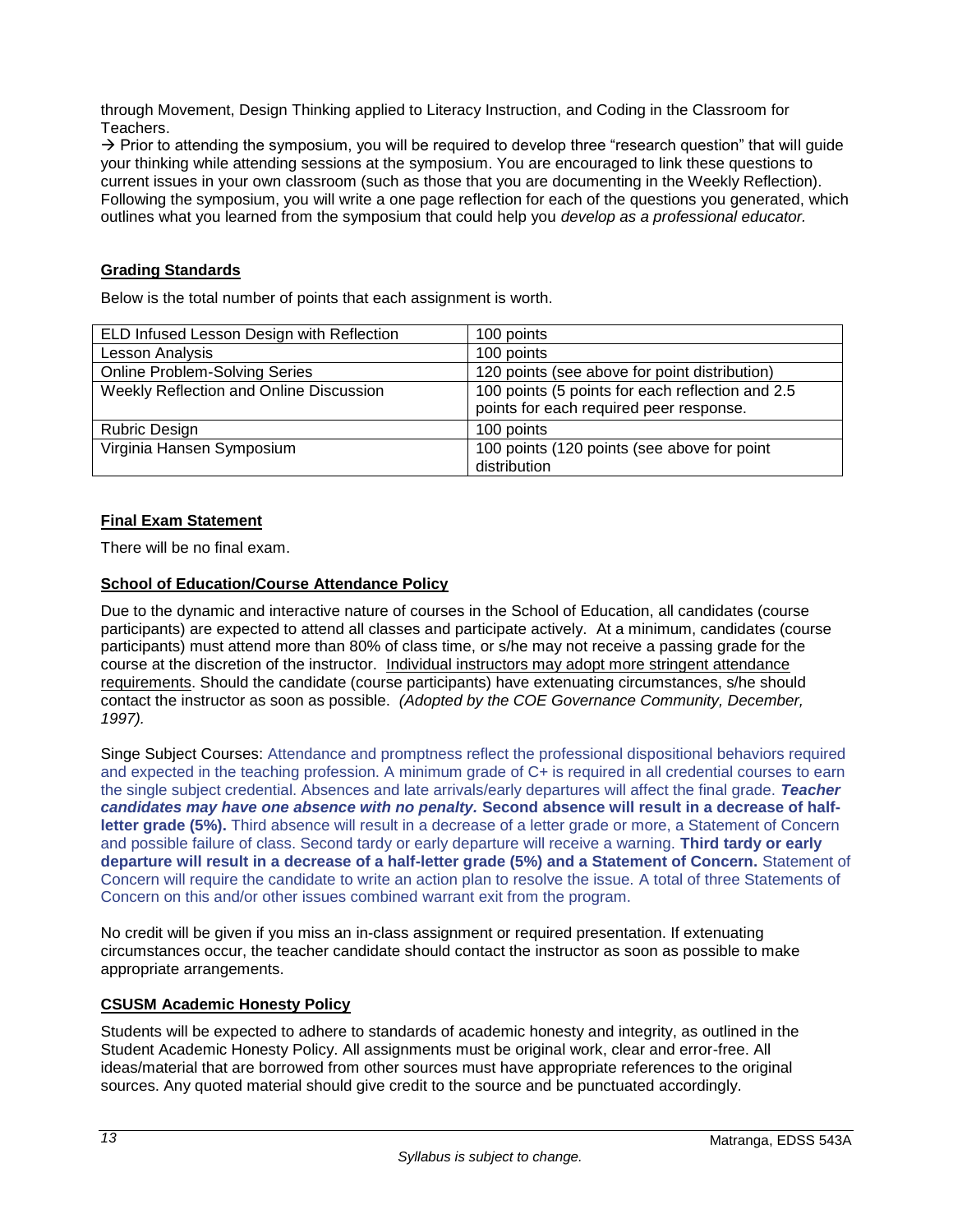Academic Honesty and Integrity: Students are responsible for honest completion and representation of their work. Your course catalog details the ethical standards and penalties for infractions. There will be zero tolerance for infractions. If you believe there has been an infraction by someone in the class, please bring it to the instructor's attention. The instructor reserves the right to discipline any student for academic dishonesty, in accordance with the general rules and regulations of the university. Disciplinary action may include the lowering of grades and/or the assignment of a failing grade for an exam, assignment, or the class as a whole.

Incidents of Academic Dishonesty will be reported to the Dean of Students. Sanctions at the University level may include suspension or expulsion from the University.

Refer to the full Academic Honesty Policy at: [http://www.csusm.edu/policies/active/documents/Academic\\_Honesty\\_Policy.html](http://www.csusm.edu/policies/active/documents/Academic_Honesty_Policy.html)

## <span id="page-15-0"></span>**Plagiarism**

As an educator, it is expected that each candidate (course participant) will do his/her own work, and contribute equally to group projects and processes. Plagiarism or cheating is unacceptable under any circumstances. If you are in doubt about whether your work is paraphrased or plagiarized see the Plagiarism Prevention for Students website [http://library.csusm.edu/plagiarism/index.html.](http://library.csusm.edu/plagiarism/index.html) If there are questions about academic honesty, please consult the University catalog.

## <span id="page-15-1"></span>**Students with Disabilities Requiring Reasonable Accommodations**

Students with disabilities who require reasonable accommodations must be approved for services by providing appropriate and recent documentation to the Office of Disabled Student Services (DSS). This office is located in Craven Hall 4300, and can be contacted by phone at (760) 750-4905, or TTY (760) 750- 4909. Students authorized by DSS to receive reasonable accommodations should meet with their instructor during office hours or, in order to ensure confidentiality, in a more private setting.

## <span id="page-15-2"></span>**Credit Hour Policy Statement**

Per the University Credit Hour Policy:

• In this hybrid course, students will experience 30 hours of face to face time with the instructor. It is estimated that students will spend 30 hours working on the online asynchronous work (this includes the weekly reflection and online discussion + online problem-solving series). It is estimated that students will spend an additional 30 hours on assignments. This is a total of 90 hours.

## <span id="page-15-3"></span>**All University Writing Requirement**

This course meets the All-University writing requirement as students will write at a minimum of 1700 words over the duration of EDSS 543A.

## <span id="page-15-4"></span>**Course Format**

This is a hybrid (HY) course with online activities designed to engage students in professional and mathematical discourse with peers on a regular basis. Participating in the online activities in a timely manner is important as your peers' ability to complete assignments depends on your own completion of assignments. Therefore, completing online assignments late will receive no credit.

## <span id="page-15-5"></span>**Necessary Technical Competency Required of Students**

Candidates are expected to demonstrate competency in the use of word processing, electronic mail, Moodle, use of the Internet, multimedia presentations and social media.

## <span id="page-15-6"></span>**Contact Information for Technical Support Assistance**

CSUSM Help Desk, 2nd Floor of Kellogg Library, (760) 750-6505.